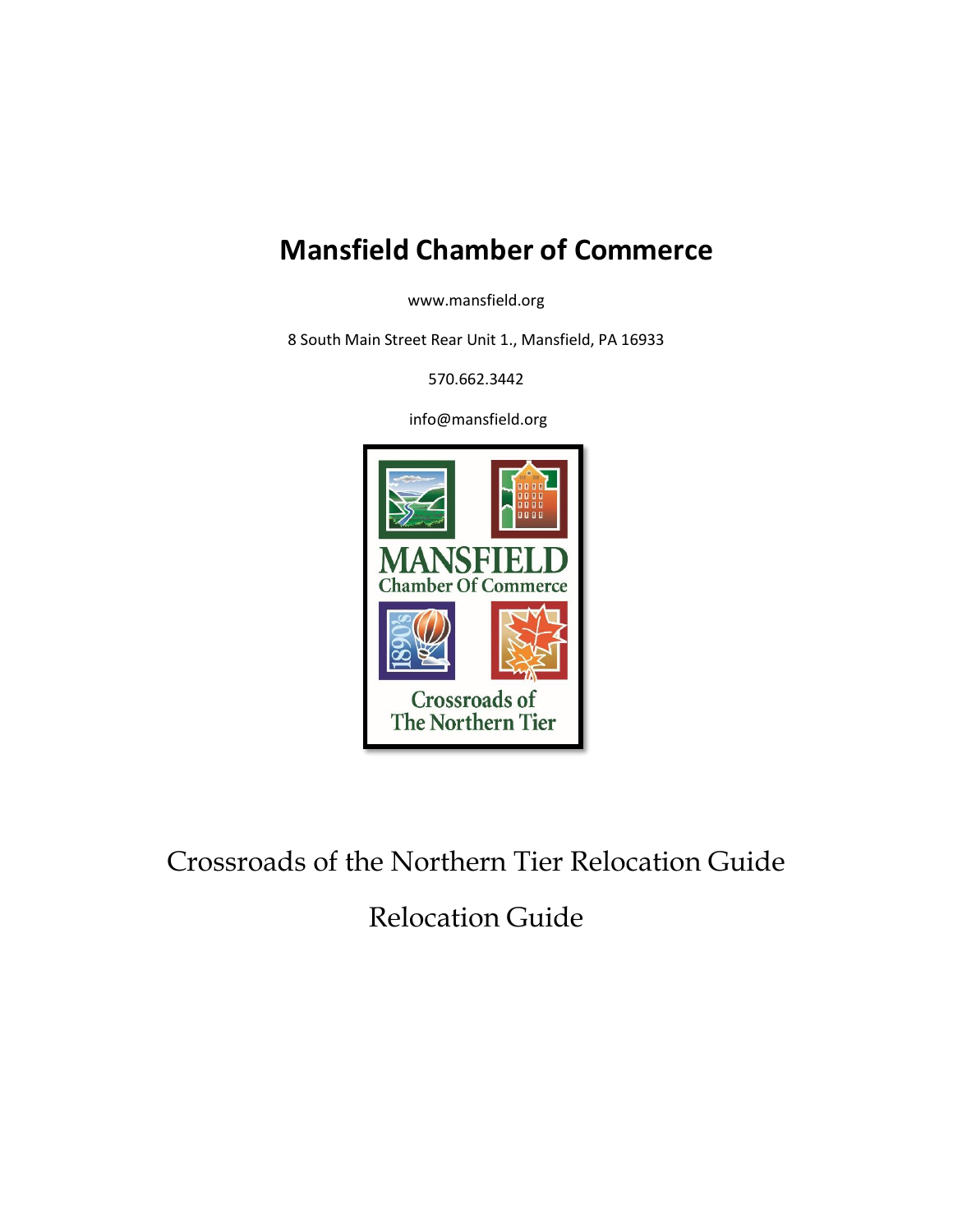

# *Welcome to our community!*

hether you are moving to the Mansfield area for the first time, or you are coming back home, the Mansfield Chamber of Commerce wants you to feel welcome, comfortable, and familiar with our community. The following W



will provide you with important information about the Mansfield Chamber Members and Mansfield. On behalf of the Mansfield Chamber of Commerce… Welcome to the Crossroads of the Northern Tier!

# *About Mansfield*



Settled in 1804, Asa Mann laid out a town plan on land he owned in Tioga County, becoming "Mann's Field" in 1857. Mansfield is located in Tioga County, PA. In 1804, Tioga County was founded, originating from a section of Lycoming County, and was named after the Tioga River. Mansfield features many "Mom and Pa" family stores in the historic downtown area.

Some of which include coffee shops, antique stores, restaurants, lodging, a print shop, banks, ice cream shops, and more.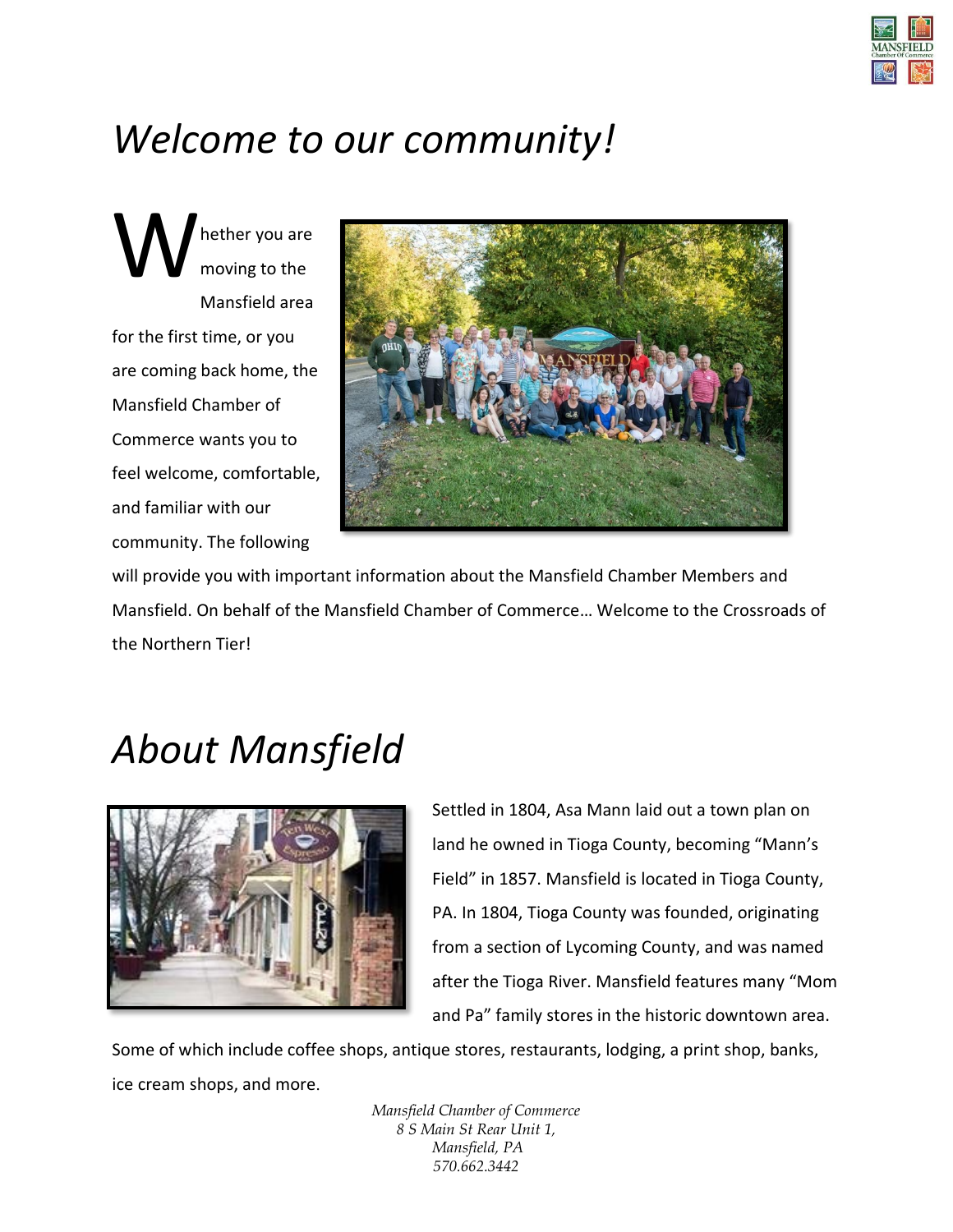

# *Important Borough Services*

Mansfield Borough Office/ Zoning **570.662.2315** Fire **570.662.2222**

Emergency **911** Police **570.662.3093**

# *Utilities*

## Electric

**First Energy** *Route 15 South Main Street Mansfield, PA 16933 800.545.7741* w*[ww.firstenergycorp.com/Penelec](http://www.firstenergycorp.com/Penelec)* **Tri-County Rural Electric Co-op** 22 Main St. Mansfield, PA 16933 800.343.2559 [www.tricountyrec.com](http://www.tricountyrec.com/)

## Heating

**UGI Central Penn Gas Utilities RR** *424 West Main Street Troy, PA 169471 610.807.3132 [www.ugi.com](http://www.ugi.com/)*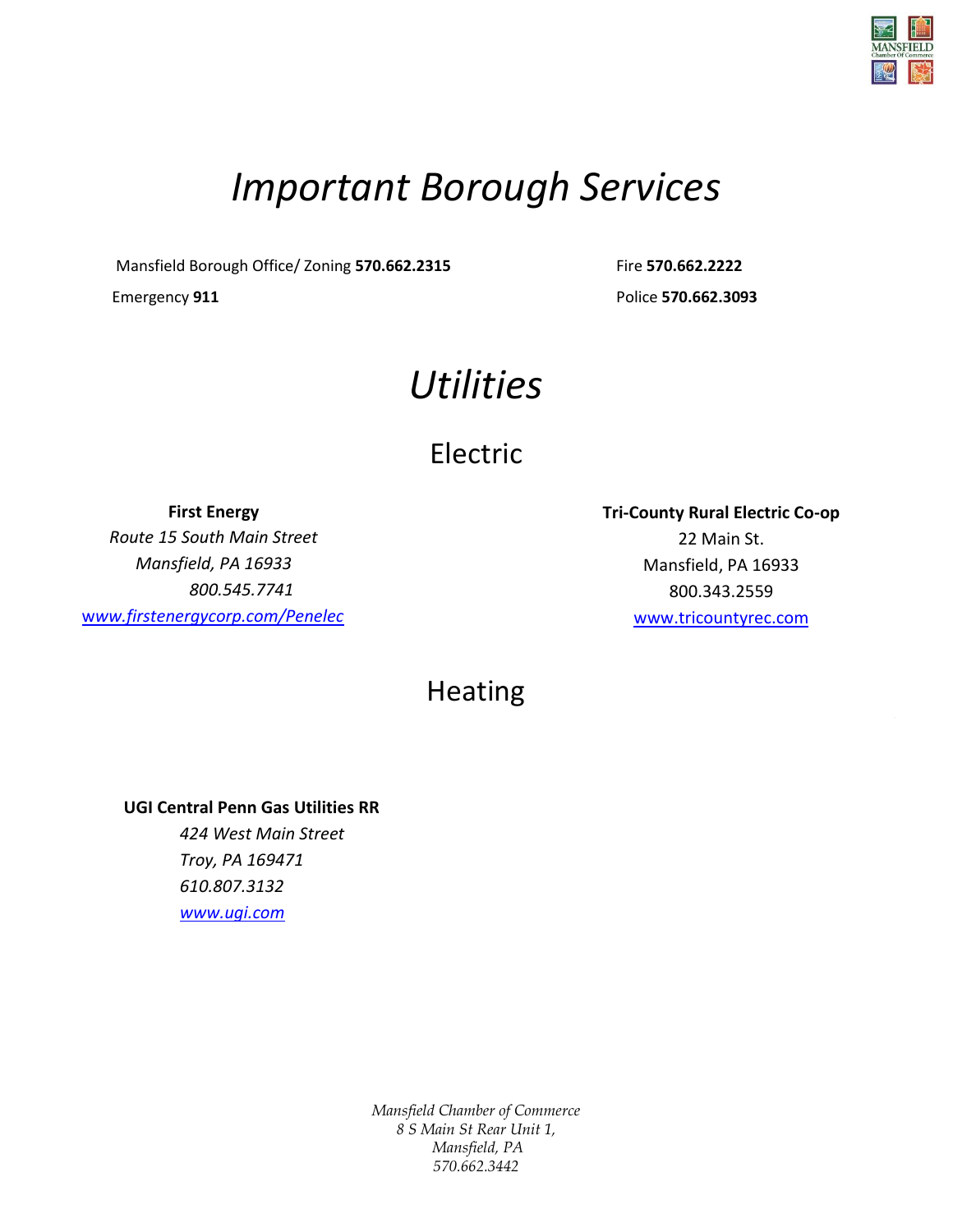

## *Real Estate*

### **Real Estaters of Mansfield**

*1671 South Main Street Mansfield, PA 16933 570.662.2138 [www.therealestatersofmansfield.net](http://www.therealestatersofmansfield.net/)*

**Mountain Valley Reality** *477 Tioga St Wellsboro, PA 16901 570.723.8484 [www.mvrwellsboro.com](http://www.mvrwellsboro.com/)*

## **Howard Hanna Realty Pioneers** 11564 Rt 6 *Wellsboro, PA 16901 570.723.1600*

*[www.howardhanna.com/realtypioneers](http://www.howardhanna.com/realtypioneers)*

**Penn Oak Real-Estate** 65 Main St. Wellsboro, PA 16901 *570.724.8000* [www.paennoakreaty.com](http://www.paennoakreaty.com/)

# *Financial Institutions*

## **Northwest Bank**

*50 South Main Street Mansfield, PA 16933 570.662.2131 [www.northwest.bank](http://www.northwest.bank/)*

## **First Heritage Federal Credit Union**

*1550 South Main Street #1 Mansfield, PA 16933 607.936.4667 [www.fhfcu.org](http://www.fhfcu.org/)*

## **C&N Bank**

*1085 South Main Street Mansfield, PA 16933 570.662.1111 [www.cnbankpa.com](http://www.cnbankpa.com/)*

## **First Citizens Community Bank**

*15 South Main Street Mansfield, PA 16933 570.662.2121 [www.firstcitizensbank.com](http://www.firstcitizensbank.com/)*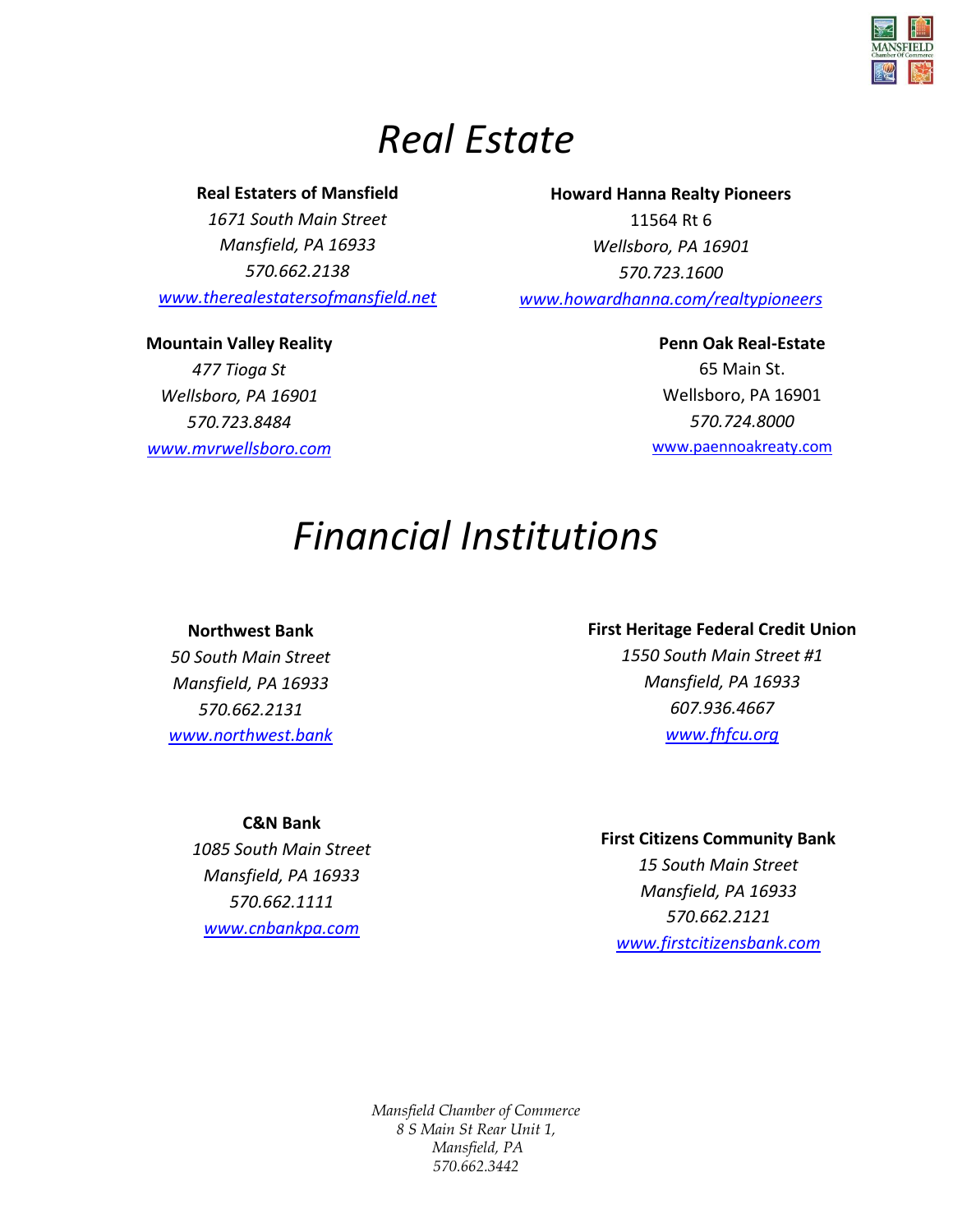## *Services*

#### **Borough of Mansfield**

*14 South Main Street Mansfield, PA 16933 570.662.2315 [www.mansfieldborough.org](http://www.mansfieldborough.org/)*

#### **Partners in Progress**

*323 South Main Street Mansfield, PA 16933 570.662.7026 [www.partnersinprogressPIP.com](http://www.partnersinprogresspip.com/)*

#### **NTRPDC**

*312 Main Street Towanda, PA 18848 570.265.9103 [www.northerntier.org](http://www.northerntier.org/)*

#### **Visit Potter Tioga**

*2053 Route 660 Wellsboro PA 16901 888.846.4228 [www.visitpottertioga.com](file:///C:/Users/MCC/Documents/Relocation%20guide/www.visitpottertioga.com)*

### **Law Offices of Larry Mansfield**

*9 East Main Street Mansfield, PA 16933 570.662.2272*

## **Tioga County Partnership for Community Health** *33 Pearl Street Wellsboro, PA 16901 570.723.0520 [www.tiogapartners.org](http://www.tiogapartners.org/)*

#### **Martha Lloyd Community Services**

*St. James Place Apartments Mansfield, PA 16933 570.662.0338 [www.marthalloryd.org](http://www.marthalloryd.org/)*

#### **Develop Tioga**

*33 Pearl St Wellsboro, PA 16901 570.723.8283 [www.nepirc.com](http://www.nepirc.com/)*

### **Northeastern Pennsylvania Industrial Resource Center**

*75 Young St. Hanover Twp, PA 18706 570.704.0018 [www.nepirc.com](http://www.nepirc.com/)*

## **Law Offices of Loomis Koernig Attorneys at Law** *14 South Main Street Mansfield, PA 16933 570.662.2157*

<https://www.loomiskoernig.com/>

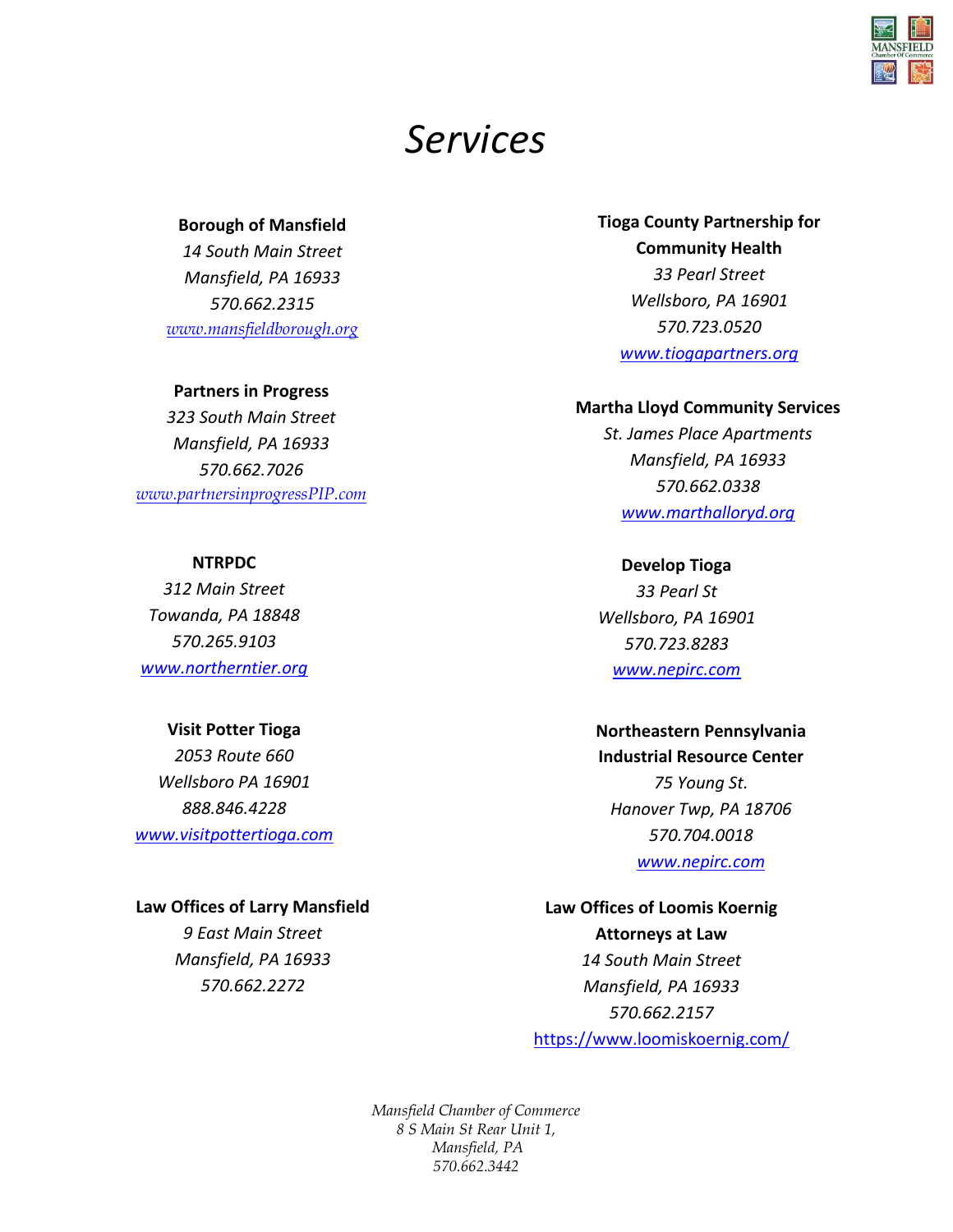

*Libraries [www.lionsclub.org](http://www.lionsclub.org/)* **Mansfield Lions Club** *P.O. Box 353 Mansfield, PA 16933 570.662.2266*

**Kiwanis Club of Mansfield** *18874 Route 6 Mansfield, PA 16933 570.662.3185 [www.pakiwanis.org](http://www.pakiwanis.org/)*

### **North Hall Library, Mansfield University**

5 Swan St Mansfield, PA 16933 *570.662.4872 [www.lib.mansfield.edu](http://www.lib.mansfield.edu/)*

**Mansfield Free Public Library** *71 N. Main Street Mansfield, PA 16933 570.662.3850 [www.mansfieldpubliclibrary.com](http://www.mansfieldpubliclibrary.com/)*

## *Education*

#### **New Covenant Academy**

*310 Extension St Mansfield, PA 16933 570.662.2996* [www.ncalions.com](http://www.ncalions.com/)

**Southern Tioga High School** *241 Main Street Blossburg, PA 16912 570.638.2183 [www.southerntioga.org](http://www.southerntioga.org/)*

## **Mansfield University of Pennsylvania**

*31 South Academy Street Mansfield, PA 16933 570.662.4243 [www.mansfield.edu](http://www.mansfield.edu/)*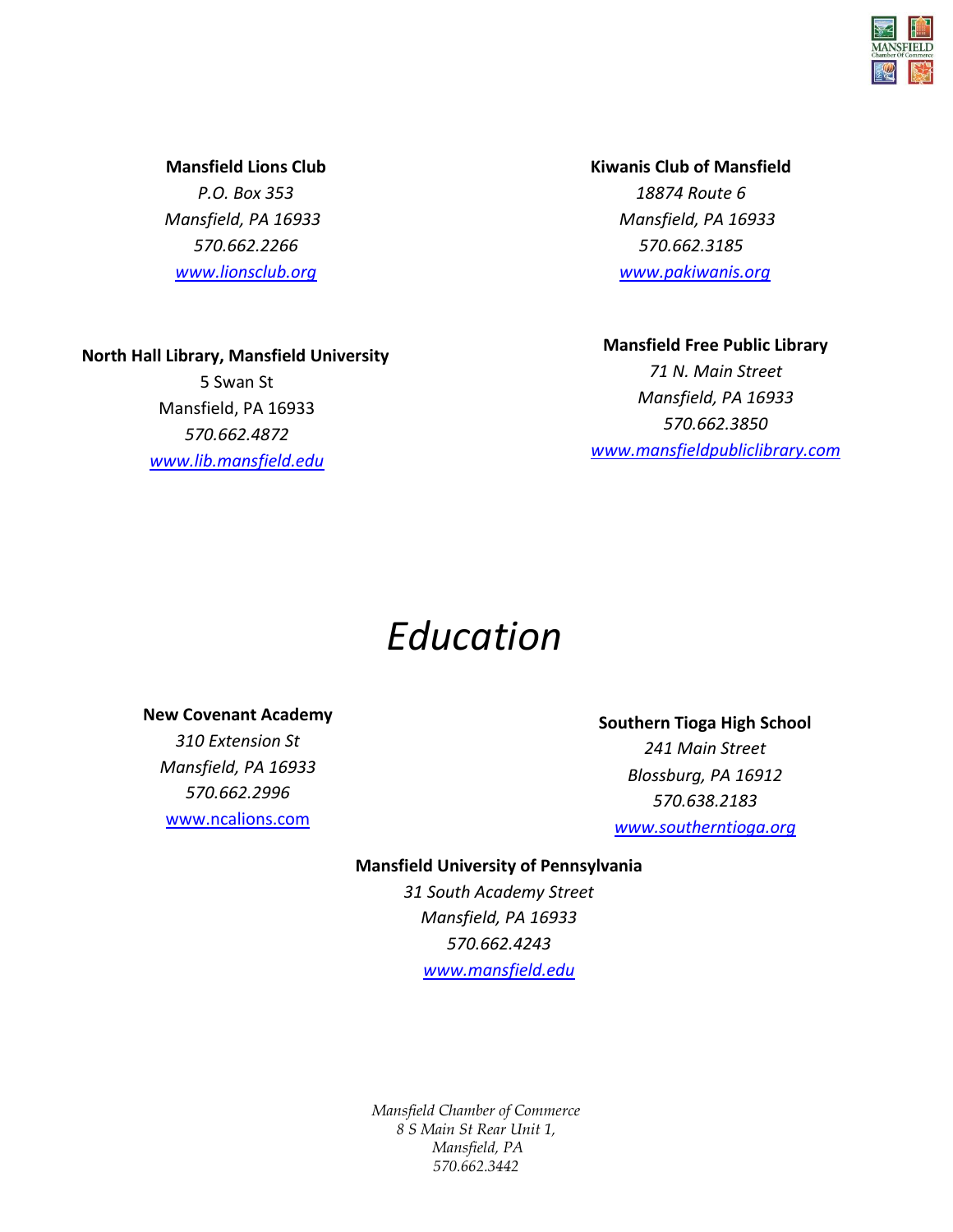

# *Churches*

## **Church of the New Covenant DOC/UCC**

*310 Extension Street Mansfield, PA 16933 570.662.3311 [www.cncministries.org](http://www.cncministries.org/)*

## **Mansfield First Baptist Church**

*7 Sherwood Street Mansfield, PA 16933 570.662.7862 [www.firstbaptistchurchmansfield.com](http://www.firstbaptistchurchmansfield.com/)*

## *Health Services*

**UPMC-Susquehanna** *32-36 Central Avenue Wellsboro, PA 16901 570.662.3311 [www.cncministries.org](http://www.cncministries.org/)*

## **Laurel Health Center**

 40 West Wellsboro Street Mansfield, PA 16933 570.662.1948 [www.laurelhc.org](http://www.laurelhc.org/)

## **Guthrie Troy Community Hospital**

 275 Guthrie Drive Troy, PA 16947 570.297.2121 [www. Guthrie.org](http://www.guthrie.org/)

## **Guthrie Medical Group, PC**

 63 S. Main St. Mansfield, PA 16933 570.662.7766 [www.guthrie.org](http://www.guthrie.org/)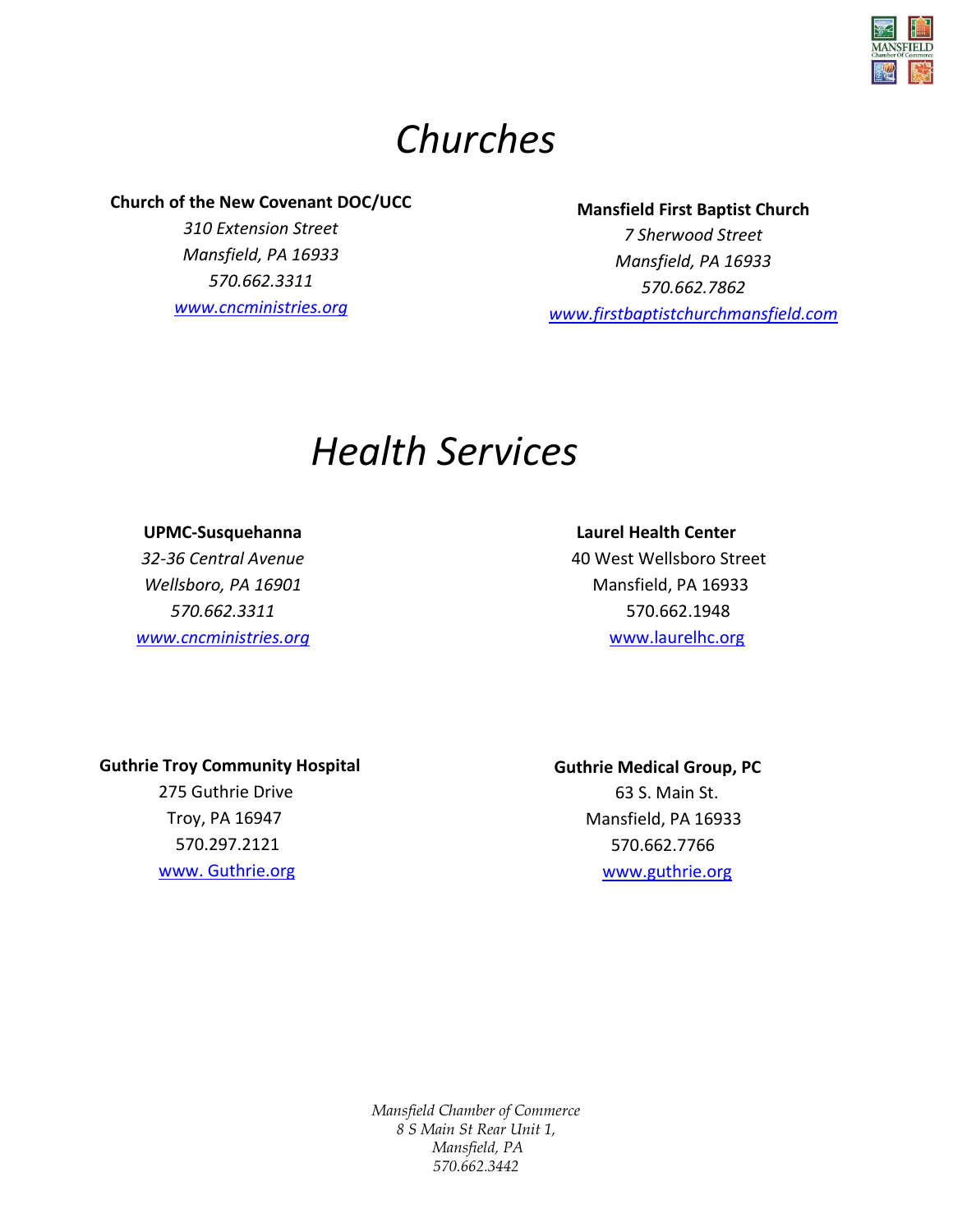

# *Newspaper/ Radio/ TV/ Internet*

## **Pennysaver-Mansfield**

*Lodging Mansfield, PA 16933 98 North Main Street 570.662.3277*

## **Blue Ridge Communications**

*46 North Academy Street Mansfield, PA 16933 1-800-543-8128 [www.brctv.com](http://www.tiogapublishing.com/)* 

## **KC101Radio/ Mid Atlantic Broadcasting**

*8767 Route 414 Liberty, PA 16930 570.662.9000 [www.facebook.com/kc101.5](http://www.facebook.com/kc101.5)* 

### **The Mansfield Gazette**

*25 East Avenue Wellsboro, PA 16901 570.724.2287 [www.tiogapublishing.com](http://www.tiogapublishing.com/)*

# *Lodging*

## **Quality Inn and Suites**

*300 Gateway Drive Mansfield, PA 16933 570. 551.6010*  <www.choicehotels.com>

### **Crossroads Bed and Breakfast**

*131 South Main Street Mansfield, PA 16933 570.724.2287 [www.tiogapublishing.com](http://www.tiogapublishing.com/)*

## **Mansfield Inn**

*26 South Main Street Mansfield, PA 16933 570.662.2136 [www.mansfield-inn.tripod.com](http://www.tiogapublishing.com/)*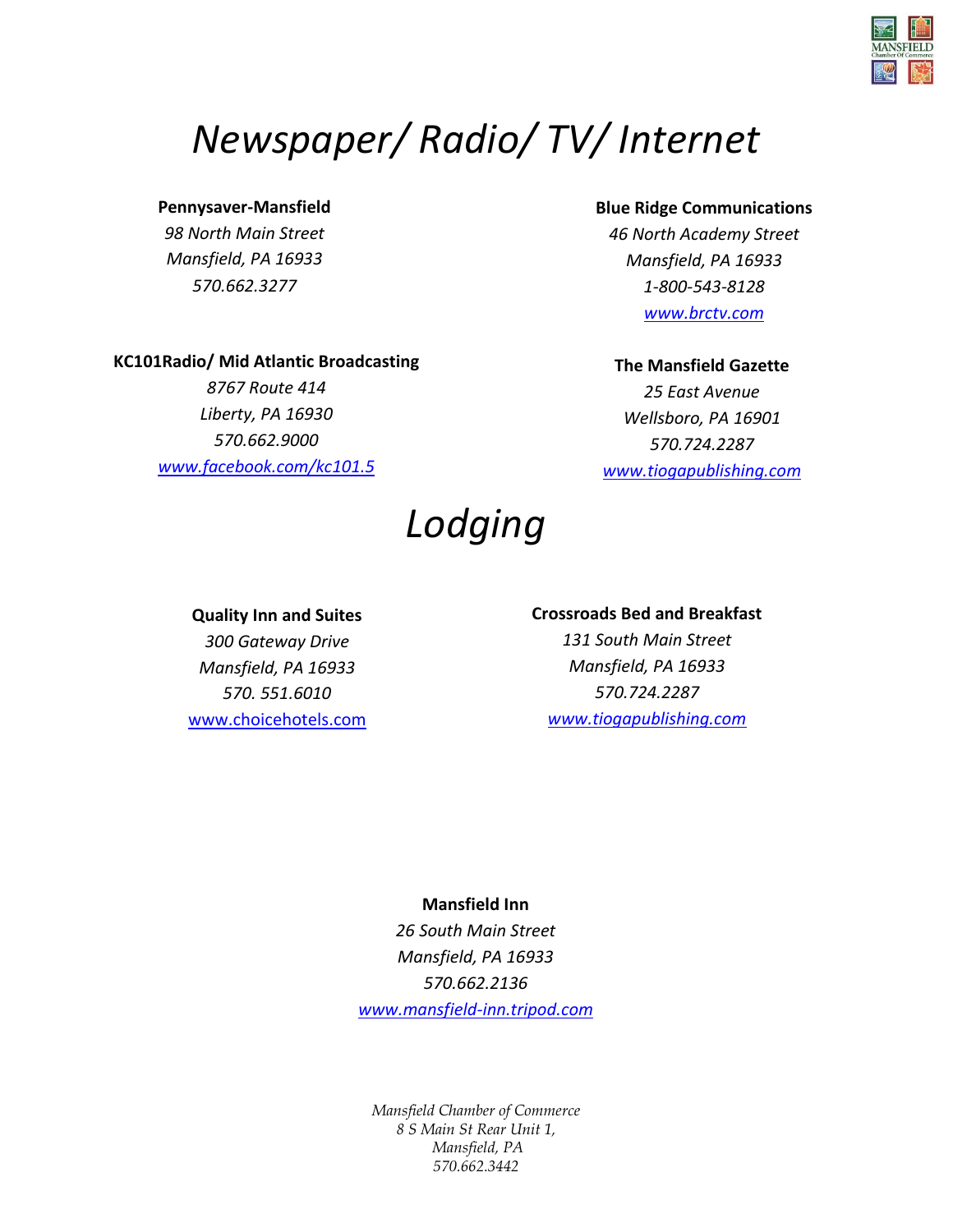## *Restaurants*



## **Mansfield Pudgies Pizza/Aces and Eights**

*1164 South Main Street Mansfield, PA 16933 570.662.1200*

## **Pump N Pantry**

*82 South Main Street Mansfield, PA 16933 570.662.2541 [www.pumpnpantry.com](http://www.pumpnpantry.com/)*

## **Cast & Crew Improvisational Restaurant**

*295 South Main Street Mansfield, PA 16933 570.662.0177* 

#### **Conspiracy Coffee**

*11 W Wellsboro Street Mansfield, PA 16933 570.463.4150* 

### **Eddie's Restaurant**

*2103 South Main Street Mansfield, PA 16933 570.662.5524*

**Pizza Hut**

*189 North Main Street Mansfield, PA 16933 570.662.7777* 

## **McDonald's**

*1120 N Main Street Mansfield, PA 16933 570.662.7077* 

## **Night and Day Coffee Cafe**

*2 N Main Street Mansfield, PA 16933 570.662.1143*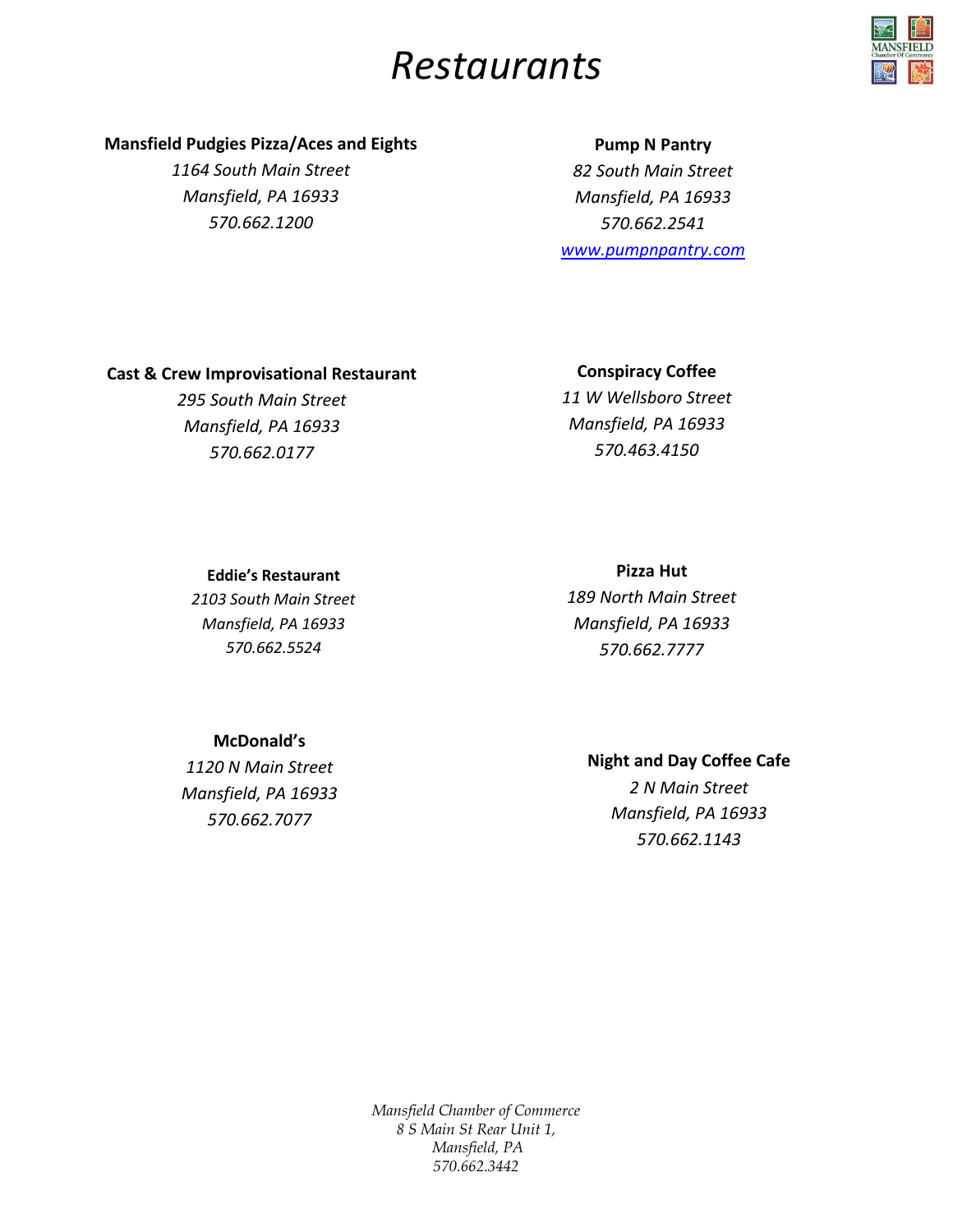

## *Recreation*

## **Potter Tioga County Visitors Bureau** 2053 Route 660 Wellsboro, PA 16901 570.724.0635 [www.visitpottertioga.com](http://www.visitpottertioga.com/)

## **Eisenhauer's Tioga County Harley-Davidson**

*2911 South Main Street Mansfield, PA 16933 570.659.5000 <www.tiogacountyhd.com>*

**Tioga Branch YMCA** *40 Besanceney Drive Mansfield, PA 16933 570.662.2999 [www.rvrymca.com](http://www.rvrymca.com/)*

**Corey Creek Golf Club**  *18795 Route 6 Mansfield, PA 16933 570.662.3520 [www.coreycreekgolf.com](http://www.coreycreekgolf.com/)*

## **Mill Cove Environmental Area** 8 S Main St Rear Unit 1

 Mansfield, PA 16933 570.662.3442 <www.millcoveinc.org>

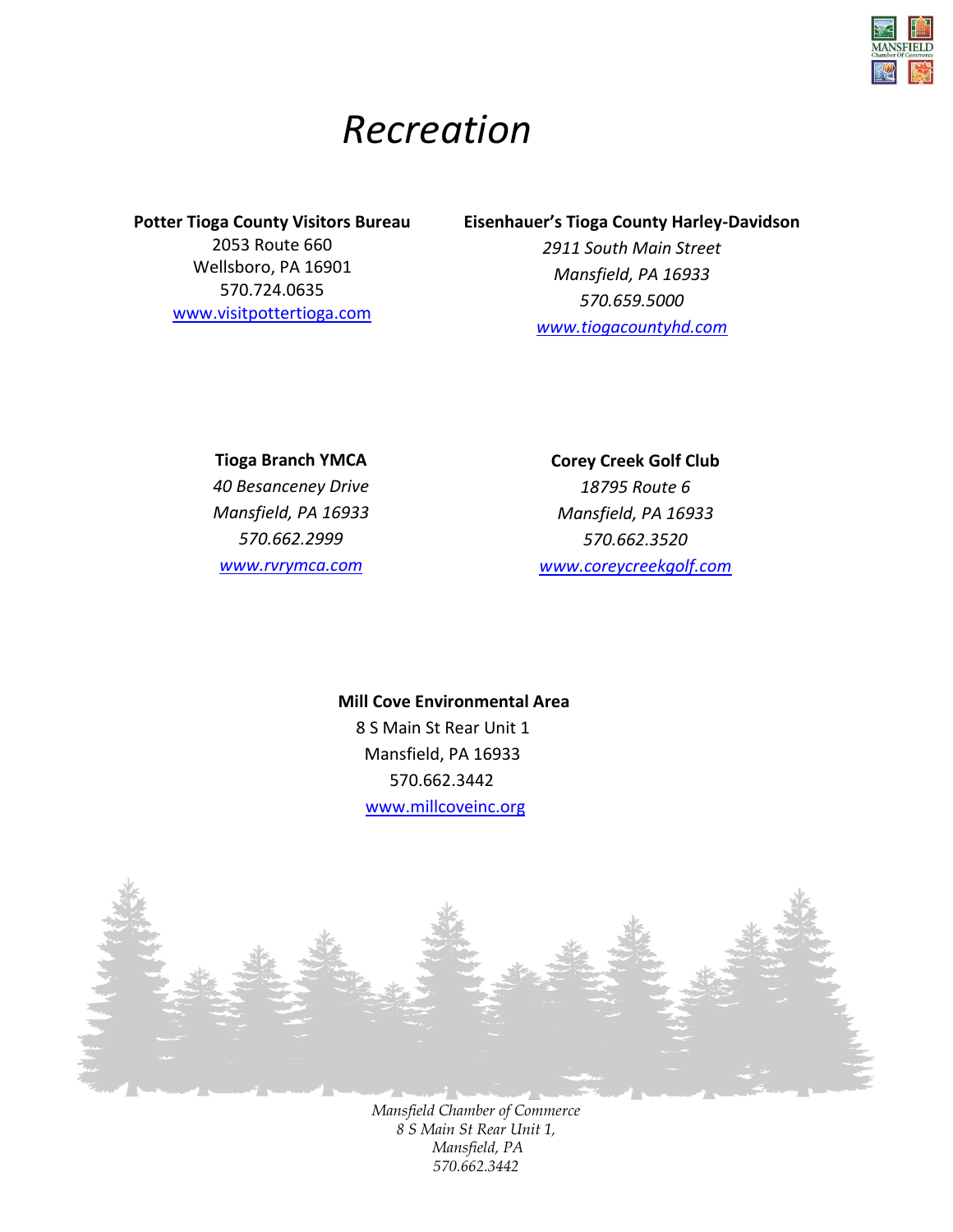

## *Local Events*

## **July 4th Celebration**

Tioga County's July 4th Celebration is a free family friendly event located in downtown Mansfield PA at Smythe Park Fireworks at dusk. Free Family Fun Community Event, with a parade at 2 and fireworks at dusk. They day is packed full of tons of activities including tractor pulls and soap box races.

## **Trunk or Treat:**

Looking for a fun, safe, family friendly activity for your children on Halloween night? Come to Smythe Park with your best costume for this great event. Enjoy meeting different clubs at Mansfield University with cool trunk decorations and candy. Then enjoy Trick or Treating throughout town.

### **Luma in the Streets:**

Alumni, family, and friends will return to Mansfield University to celebrate [Light up Mansfield](http://mansfield.edu/homecoming)  [Again \(LUMA\)](http://mansfield.edu/homecoming) "LUMA in the Streets". A free, fun filled two-day event for both the Mansfield University campus community and the local communities that kicks off with a Special concert followed by a street fair, high school soccer game, a college football game, a battle of the bands, and other exciting events on Saturday, September 28th. We hope to see you all there!!

## **Hometown Hero Banners:**

Hometown Hero Banners are hung around town. They are to honor past and present members in armed forces, and first responders. While driving through Mansfield you will see all our hometown heroes.

**Citizen of the Year:** This is a yearly award. Nomination slips with boxes are placed in local banks and the borough. Citizens within the community give nominations for who they think should be citizen of the year. The person that is chosen for citizen of the year is someone who goes above and beyond in the community. They contribute to social progress as well as creating an attractive society and inspiring others.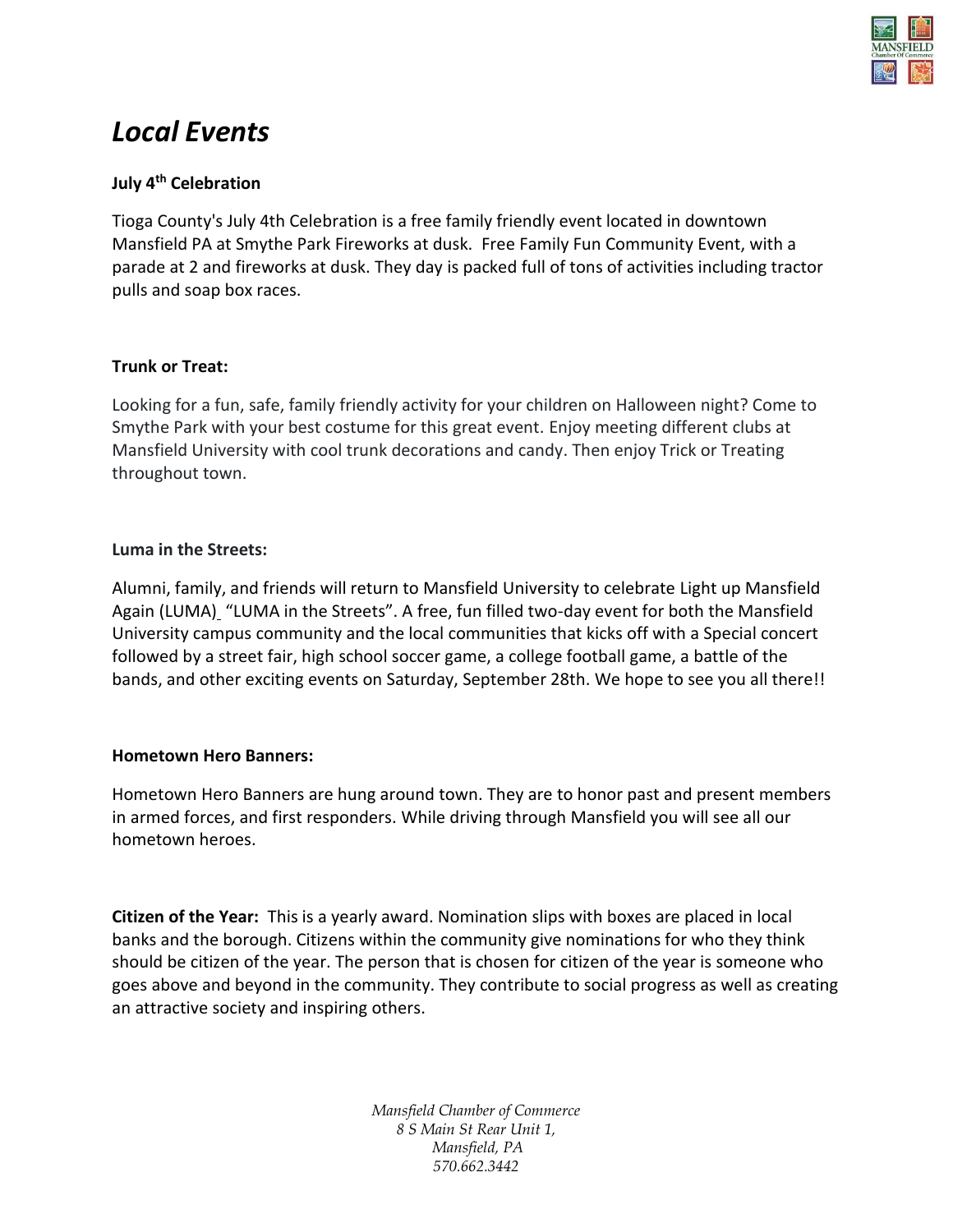

**Youth Leaders of Tomorrow:** Youth leadership is a program that helps provide community education, and leadership development training to high school students. It helps connect youth to their community and inspire them to be problem solvers, decision makers and future leaders.

**Golf Tournament:** An annual Golf tournament to help provide the community with the resources to grow and sustain all while playing golf. This tournament is also a way for businesses to contribute to an anniversary hole. There is 50/50 raffle, cash giveaway, and other miscellaneous prizes. All the funds that are raised go to the community.



# *Art & Culture*

**Deane Center for the Performing Arts** PO Box 102 Wellsboro, PA 16901 570.662.6220

**Hamilton Gibson** 29 Water Street Wellsboro, PA 16901 570.724.2079 www.hamiltongibson.org

# *Transportation*

MCOC offers bus service in Mansfield, PA with Fullington Trailways. The north bound bus headed toward Elmira departs at 10:20AM and 2:35 PM. The south bound bus headed toward Williamsport departs at 12:45 PM and 4:40 PM. Please arrive 15 minutes prior to your departure time. The bus runs 7 days a week and holidays. **Tickets may be purchased in person at the Mansfield Chamber of Commerce office between 9:00 AM and 2:00 PM weekdays only. The office can be reached via telephone 570.662.3442.** For after hours and weekend